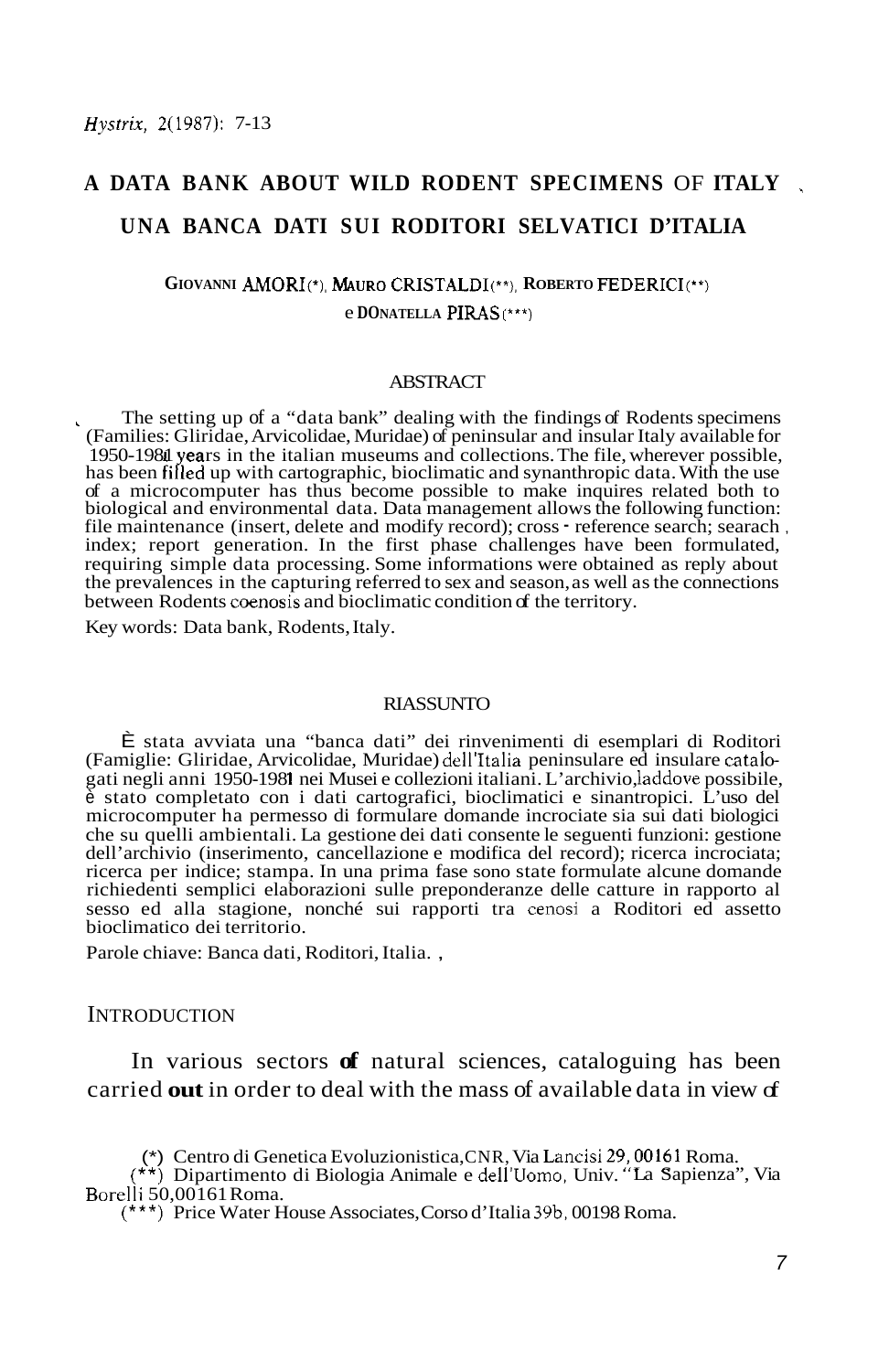the widely felt need to extract synthetic and manageable informations from museum collections (Genoways & Schlitter, 1981; Amori et al., **1982;** Anderson, 1985; Kirkland & Koeppl. 1985; Woodward & Eger, **1985).** 

**A** microcomputer has been used to create a magnetic disk file of all the available data from direct finds of Rodent species (Families: Gliridae, Arvicolidae, Muridae) in mainland and island Italy, catalogued'from 1950 to 1981 in the main museums and collections (cf. Amori et al., **1986).** This enables cross-indexed inquiries related both to biological and environmental data without any of the troubles involved in manually consulting paper files. It is thus possible to go beyond a cataloguing limited to exclusively taxonomic criteria which generally make biological and ecological parameters unutilizable except than in an empirical form.

# MATERIALS AND METHODS

The record format for data input consists of biological data and environmental data coded by capitol letters and/or numbers (see tab. **1).** 

**AS** for the biological data for the chromosomal analysis of a certain number of species was also given wherever possible. As for the environmental data, find sites were identified from the following standpoints: geography (survey map of Italy of the Istituto Geografico Militare), lithology (geological map of Italy **1:lOO.OOO** of the Servizio Geologico d'Italia), anthropogeography (soil utilization maps by the Italian National Research Council based on Italian Touring Club type maps).

The following Italian museums and collections supplied data (the total number of specimens and the number of those sexually determined are indicated beside the name):

Comunità Montana Monti della Tolfa-C.M.T. (tot. 123; 67  $\delta \delta$ , 30 P  $\circ$ ); Institute of Rome University-C.P.R. (tot. 56); National Institute of Wild Life Biology of Ozzano Emilia, Bologna - I.N.B.S. (tot. 41; 15 O 6, 14 E *9);* Musemurn of the Insitute of Comparative Anatomy "G.B. Grassi" of Rome University - A.C.B.G. (tot.<br>1276; 619  $\delta \delta$ , 593  $\Omega$  )); Museum of the Zoology Institute "F. Raffaele" of Rome<br>University - M.Z.R. (tot. 586; 293 d $\delta$ , 292  $\Omega$ ); M Zoological Museum of Pavia - M.Z.P. (tot. 31; 15 d  $\delta$ , 12  $\Sigma$  ); "La Specola" Zoological Museum of the Florence University - M.Z.F. (tot. 233; 108 d d, 87 <sup>9</sup> <sup>0</sup>); Rome Society of Natural Sciences - S.R.S.N. (tot. 25; 9 d d, 12 E <sup>0</sup>). The initials of certain museums and collections have been taken from Amori et al. (1986), Ciaramelli & Kahmann (1975) and Genoways & Schlitter (1981).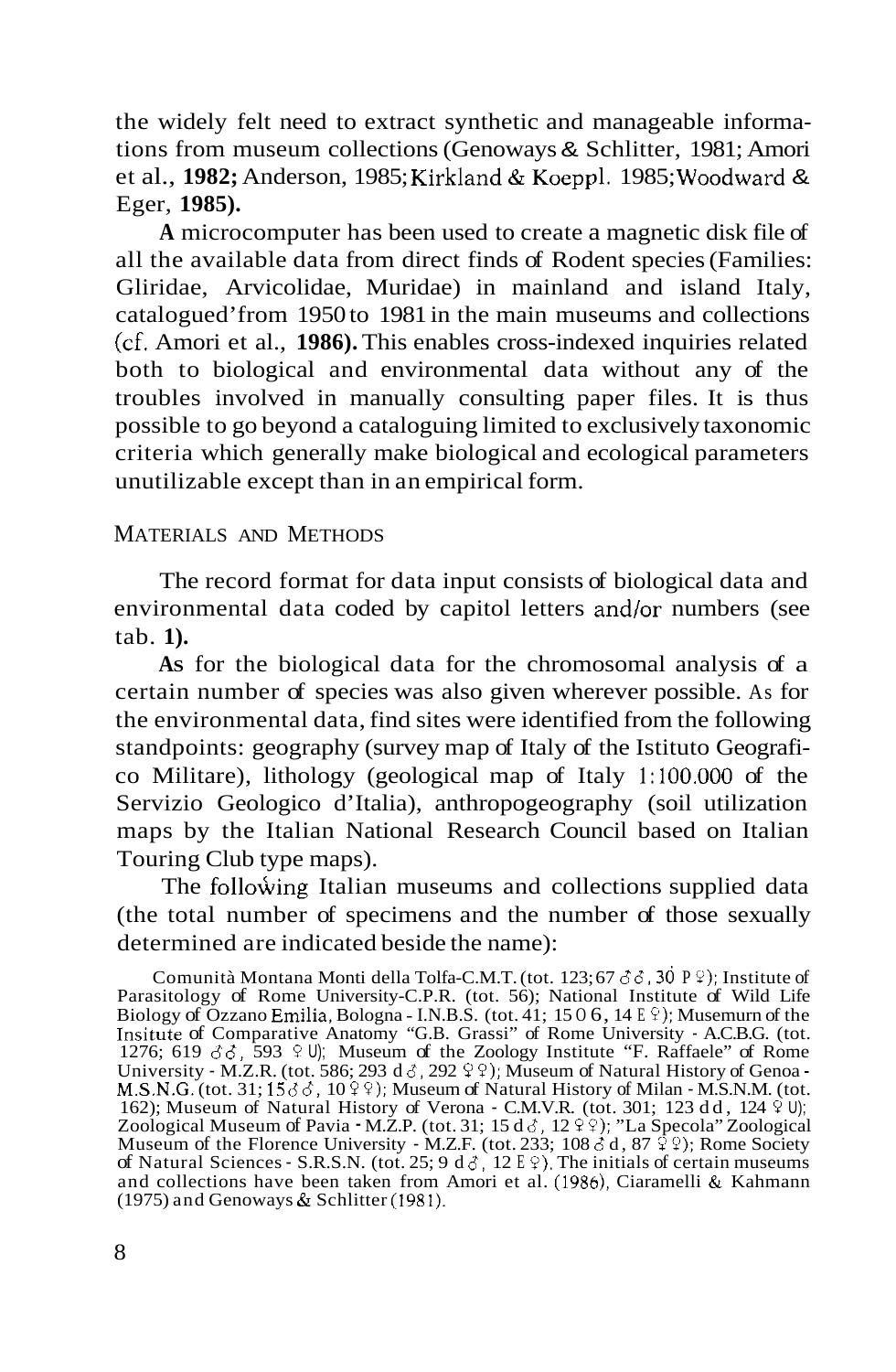Two different files have been defined for data management: a master file and a server file. On the first one are stored all the records containing data, while the second one is used to store all the informations needed for the management of the previous one, such as space occupation, number of records, description of the meaning of each field and their displacement in the record. In the master file, each record has a fixed length. Also the position of each field in the record is fixed (e.g. capture date, lithological enviroment). The definition of the physical file required according to its logical description given by the user, as well as the'other information required for master file management during input, modification and search operations, is automatically done by the system. No technical knowledge **is** necessary for the user. Utility programs-don't need to reside on the same floppy disk where data are, so that a better utilization of the space is given for the user data.

Data management menu comprises the following functions: 1 input; 2 - deletion; **3** - modification; 4 - cross-referenced search; 5 index search; *6* - print.

Some of the features offered by cross-referenced search, which represents the typical use of the file are reported hereafter. It must be observed that the main characteristic of this function **is** the freedom of choice for the search key. A value for the search key must be supplied possibly together within a set of and/or operators on other fields of the record. Output will consist of all the records corresponding to the data requested. Programs such as file maintenance; copy and expand file, statistical reports have been devised to exploit the file.

The programs are written in APPLESOFT and can run on any APPLE **I1** EUROPLUS **48K** with one disk drive (Piras et al., 1982, 1987).

The archive is amenable to new data input and new report generation.

## **RESULT**

A few questions not requiring complex data processing were put:

a - Number **of** specimens for each species and relative percentage of total;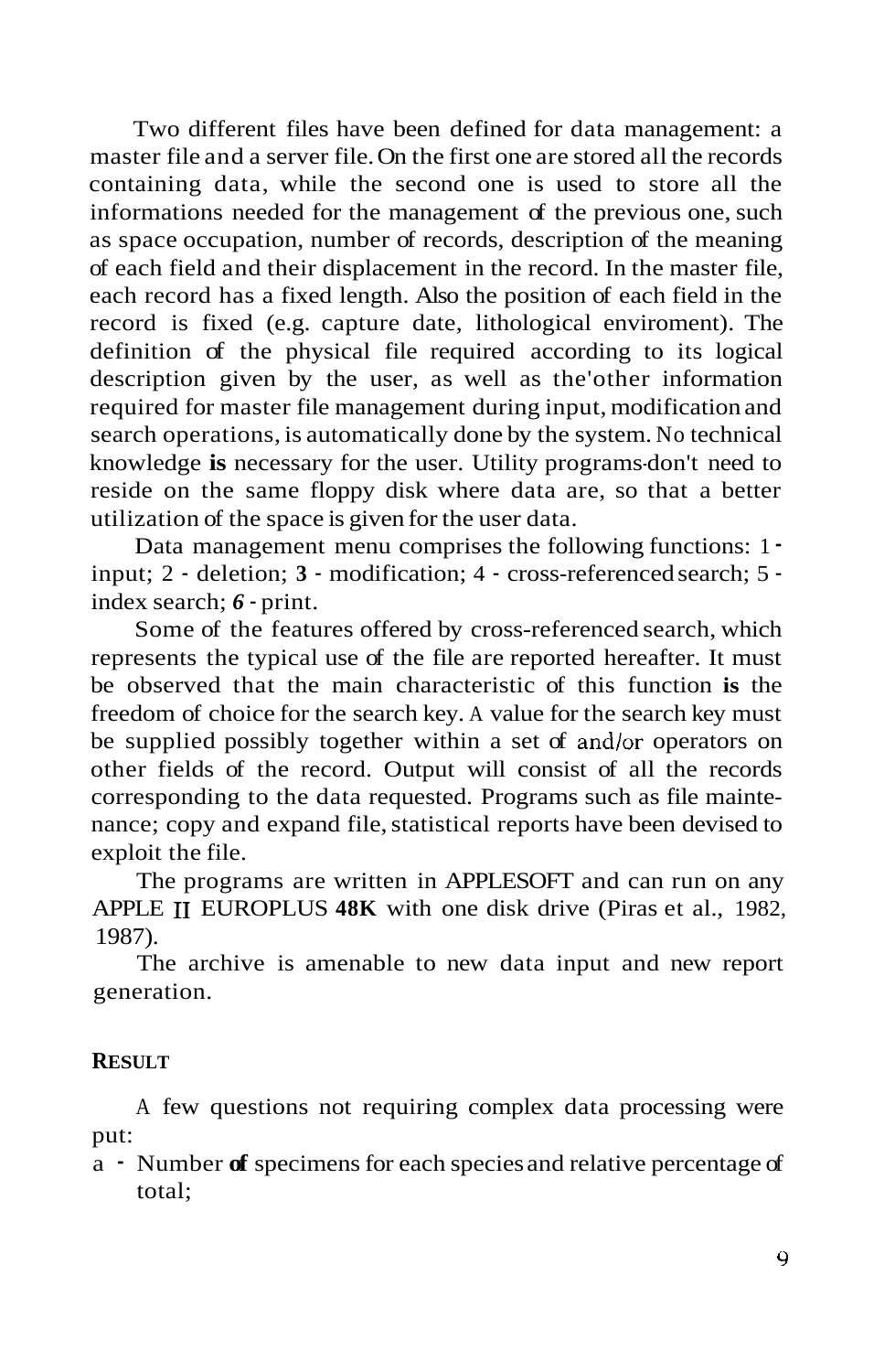| COLLECTION DATA       |                          | ENVIRONMENTAL DATA          |                 | <b>ENVIRON. DATA REFERENCES</b> |
|-----------------------|--------------------------|-----------------------------|-----------------|---------------------------------|
| 1) Museum             |                          | $\cdots$ 12) Region         |                 | -Ital. administr. subdiv.       |
| 2) Coll. no.          |                          | $\frac{13}{2}$ Province     |                 | - Ital. administr. subdiv.      |
| 3) Genus              | $\sim$                   | 14) Municipality            |                 | -id. with postal refer.         |
|                       |                          | 15) Locality                |                 |                                 |
| 4) Species taxon      | $\ddotsc$                | 16) Sheet                   |                 | $-LG.M.$ map. 1:25.000          |
| 5) Subspecies t.      | $\overline{\phantom{a}}$ | 17) Lithological            |                 |                                 |
|                       |                          | environ                     |                 | <b></b> Geol. map. 1:100.000    |
| 6) Habitus            |                          | 18) Sheet $T.C.1.$ -        |                 |                                 |
|                       |                          | C.N.R.                      |                 | - Ital. soil map 1:200.000      |
| 7) Sex                |                          | 19) Soil use $(a)$          | $\overline{a}$  | - Ital. soil map 1:200.000      |
| 8) Chromosomic no. -- |                          | $(20)$ Soil use $(b)$       |                 | - Ital. soil map 1:200.000      |
| 9) Capture date       |                          | $--- 21$ ) Bioclimate (a)   | $\sim 10^{-10}$ | - from Tomaselli et al., 1973   |
| 10) Death date        |                          | $\cdots$ 22) Bioclimate (b) | $\sim$          | - from Tomaselli et al., 1973   |
| 11) Age $\cdot$       |                          | 23) Synanthropic            |                 |                                 |
|                       |                          | features                    |                 |                                 |
|                       |                          | 24) Average                 |                 |                                 |
|                       |                          | elevation                   |                 | - in meter                      |
|                       |                          |                             |                 |                                 |

Table  $1 -$  The record format for data imput (from Piras et al., 1987)

- b **A** larger number of specimens classified by species, season, sex are listed;
- c The number of I.G.M. sheets in scale 1/100.000 referring to the areas in which at least one fauna1 find has been made. It was found that about 50% of the area has been convered by us and that the areas with no data are mainly in the south of Italy;
- d The number of *Rattus rattus* to wich a given habitus has been assigned. It was found that *alexandrinus* habitus and *rattus*  habitus account for 16,2% and 2.85% respectively, vis-a-vis *frugivorus* habitus;
- *e*  The number of *Mus domesticus* with *brevirostris* and *domesticus*  habitus are in relation to the synanthropic characteristics and bioclimate. It appears that whether or not capture took place in a closed area and the *brevirostris* accounts for **705%** of the *domesticus.* It was confirmed that *Mus domesticus* is more frequent on the outside of closed spaces in environments with a termoxerophilous bioclimate.

### **DISCUSSION**

Storing up of new data and some further works are considered necessary on the material already available. The possibility of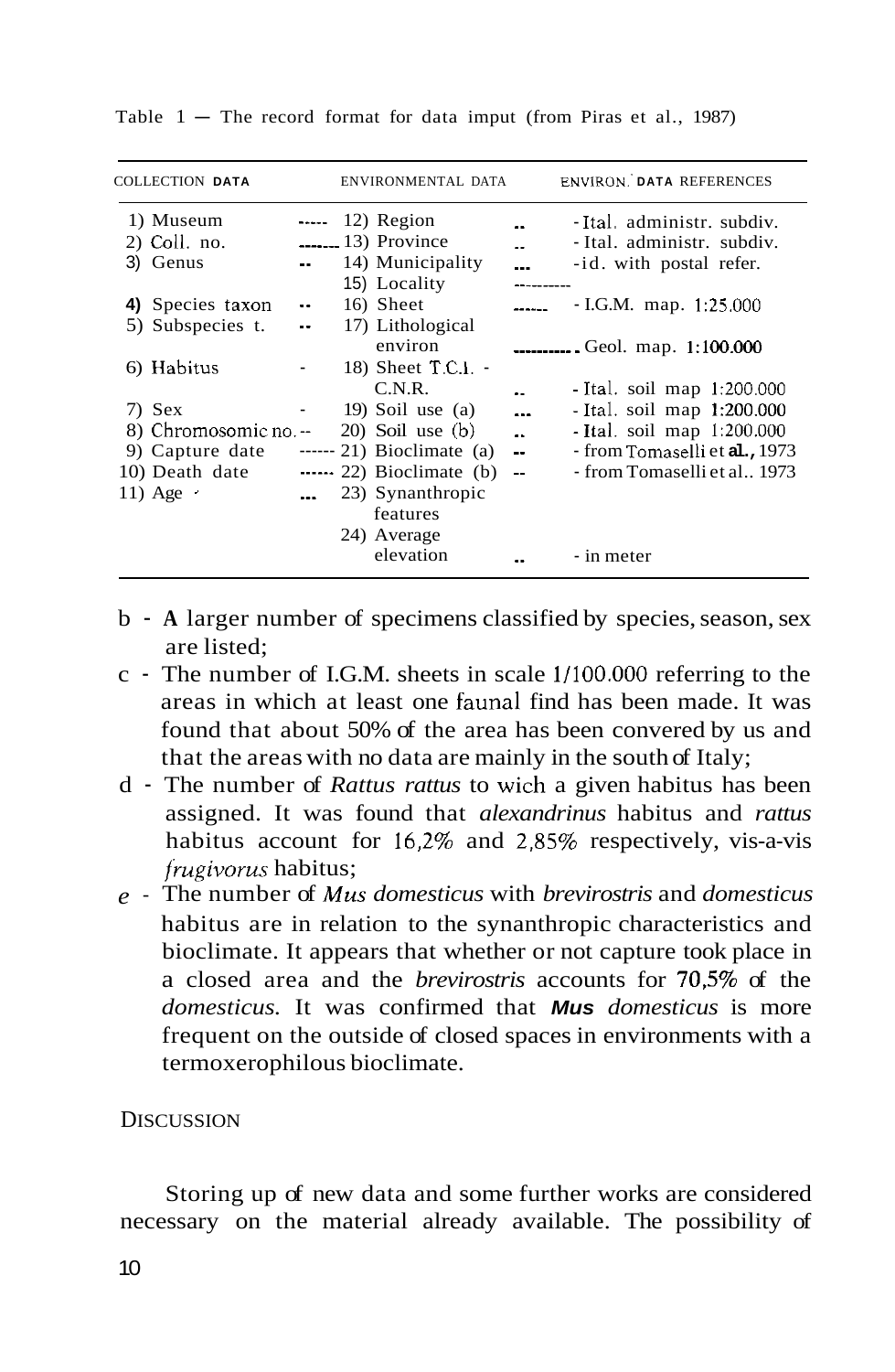| <b>FAMILY</b>                                                                                                                                         | <b>SPECIES</b>               | TOT. $(M+F)$   | %    |  |
|-------------------------------------------------------------------------------------------------------------------------------------------------------|------------------------------|----------------|------|--|
| <b>Gliridae</b>                                                                                                                                       | Eliomys quercinus            | 39             | 1.3  |  |
|                                                                                                                                                       | Myoxus glis                  | 33             | 1.1  |  |
|                                                                                                                                                       | Muscardinus avellanarius     | 24             | 0.8  |  |
| Arvicolidae                                                                                                                                           | Arvicola terrestris          | 5              | 0.2  |  |
|                                                                                                                                                       | Clethrionomys glareolus      | 136            | 4.6  |  |
|                                                                                                                                                       | Microtus nivalis             | 4              | 0.1  |  |
|                                                                                                                                                       | Microtus (Pitymys) sp.       | $\overline{2}$ | 0.0  |  |
|                                                                                                                                                       | Microtus (Pitymys) multiplex | 1              | 0.0  |  |
|                                                                                                                                                       | Microtus (Pitymys) savii     | 72             | 2.4  |  |
| <b>Muridae</b><br>Apodemus sp.<br>Apodemus flavicollis<br>Apodemus sylvaticus<br>Micromys minutus<br>Mus domesticus<br>Rattus sp.<br>Rattus nowegicus |                              | 135            | 4.6  |  |
|                                                                                                                                                       | 223                          | 7.6            |      |  |
|                                                                                                                                                       | 597                          | 20.3           |      |  |
|                                                                                                                                                       |                              | 7              | 0.2  |  |
|                                                                                                                                                       |                              | 912            | 31.0 |  |
|                                                                                                                                                       |                              | 6              | 0.2  |  |
|                                                                                                                                                       |                              | 284            | 9.4  |  |
|                                                                                                                                                       | Rattus rattus                | 454            | 15.4 |  |

Table 2 - The species listed in a data bank: specimens for each species and relative **percentage** of **total.** 

configuring new parameters (e.g. biornetric data) will enable the archive to be utilized in other ways. During the record definition stage it was found necessary the full utilization on the biological and environmental data. This is not always possible, however, in the case of faunal observations made on wild animals. Moreover, the results obtained reveal the need for further faunal observations in localities and by taxonomic groups that are comparatively unrepresentative (cf. Niethammer and Krapp, 1978). Archive reports reveal **a** wide prevalence in the capturing of male specimens and confirm that murine populations are more frequent in autumn and spring, even

| <b>SPECIES</b>              | Spring |     | Summer   |    | Autumn |     | Winter |    |
|-----------------------------|--------|-----|----------|----|--------|-----|--------|----|
|                             | м      | F   | М        | F  | М      | F   | М      | F  |
| <i>Apodemus</i> spp. (tot.) | 126    | 102 | 98       | 63 | 117    | 96  | 47     | 47 |
| Apodemus flavicollis        | 42     | 31  | 37       | 25 | 25     | 24  | 15     | 12 |
| Apodernus sylvaticus        | 77     | 67  | 82       | 68 | 69     | 60  | 24     | 30 |
| Mus domesticus              | 69     | 78  | 59       | 60 | 167    | 143 | 83     | 82 |
| <i>Rattus</i> sp. (tot.)    | 82     | 79  | 39       | 25 | 156    | 167 | 68     | 52 |
| Rattus nowegicus            | 5      | 9   | $\Omega$ | 8  | 93     | 106 | 21     | 15 |
| <b>Rattus</b> rattus        | 75     | 70  | 28       | i7 | 63     | 61  | 46     | 36 |

Table 3 – Number of specimens classified in the data bank by species, season and **sex.**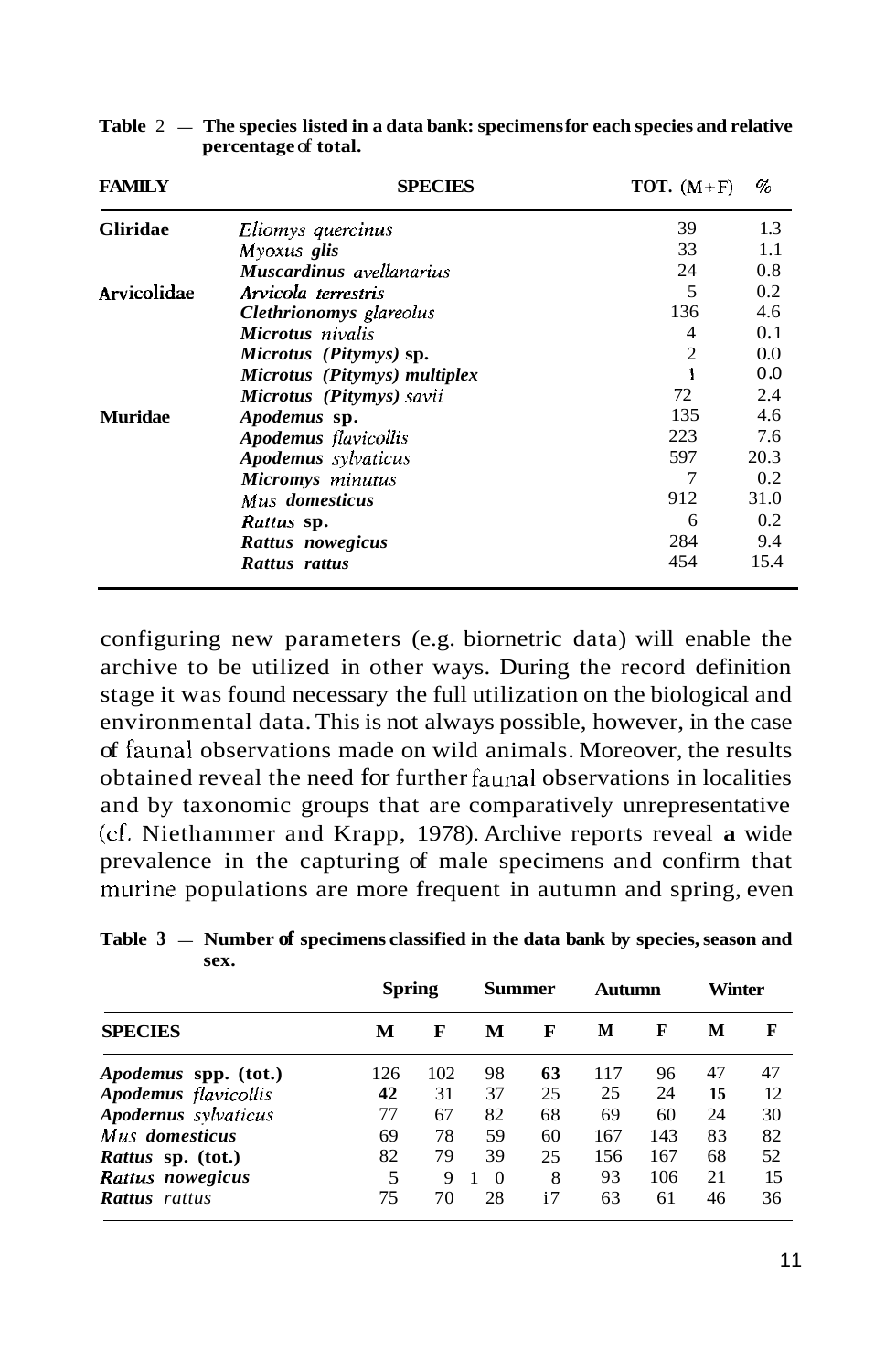though it may be objected that this depends on the subjective choise of the collectors. It was also observed that the ratios between colour form in *Rattus rattus* display frequencies comparable to that of the genetic dominance Òf the *fmgivoms* habitus over the *alexandrinus*  (Caslick, 1956). Eventually, the use of differential parameters shown in the table 1 reveals several types of coenosis that can be related back to synanthropic and bioclimatic characteristics (cf. Cristaldi et al., 1978; Amori et al., 1984). The observation in Apennines of copresences typical of temperate bioclimates *(Clethrionomys glareo-Itis, Apodemtis flavicollis, Myoxus glis)* leads beck to the coenotic arrangements already amply studied in temperate Europe (Niethammer and Krapp, 1978; Amori et al., 1986) while the more typically mediterranean bioclimate is characterized by species which, although existing in close commensalism with man, are normally found in outdoor environments *(Mus domesticus, Rattus* sp.).

Further, more integrated questions will form the subject of subsequent investigations.

#### ACKNOWLEDGMENTS

Quoted Musea; Associazione Teriologica Romana (As.Te.Ro.), Rome, Italy; British Museum (Natural History), London, England; Museum National d'Histoire Naturelle (Mammiferes et Oiseaux), Paris, France; Società Romana di Scienze Naturali, Rome, Italy. M. Accorti, D. Aleggiani Sagnotti, T. Aversa, M.L. Azzaroli, F. Barbieri, B. Bertolini, *G.* Bogliani, M. Bologna, L. Bosco, L. Borri, **S.** Bruschi, D. Bultrini, L. Cagnolaro, R. Canipari, *S.* Cannata, E. Capanna, L. Capocaccia, F. Cardelio, *S.* Cataudella, D. Celleno, C. Cibò, **B.** Cignini, L. Contoli, M. Corti, P. Crucitti, F. D'Alonzo, C. De Giuli, F. Degrassi, F. Di Maio, M.G. Filippucci, G. Gentili, *G.*  Gibertini, *S.* Giusti, G. Godena, F. Krapp, **B.** Lanza, G. Lombardi Boccia, A. Loy, F. Mangia, C. Manicastri, N. Martinelli, M. Milone, A. Modesti, M.A. Motta, S.A. Motta, *G.* Monaco, *G.* Nascetti, P. Nicolai, L. Nieder, *G.* Osella, *S.* Paradisi, F. Pasqualucci. F. Petter, P.L. Piccioni, P. Pietracupa, A. Procopio, M.A. Recco, I. Reichegger, U. Renzi, C. Rosato, M. Rizzoni, **B.** Sala, L. Santini, G. Simeone, M. Spada, **M.** Spagnesi, E. Spalletta, F. Spirito, L. Tizi, M. Tommasi, M. Tranier, G.P. Turillazzi, L. Veroli, A. Vigna Taglianti, V. Vomero, **S.** Zerunian.

#### **REFERENCES**

- AMORI, G., CRISTALDI, M. & L. **CONTOLI.** 1986. Sui Roditori (Gliridae, Arvicolidae, Muridae) dell'Italia peninsulare ed insulare in rapporto all'ambiente bioclimati-CO mediterraneo. Animalia (1984), **11** (1-3): 217-269.
- AMORI, G., CRISTALDI, M., FEDERICI, R., & D. PIRAS. 1982. Evaluation of environmental parameters through the use of microcomputer in catalogiung italian small mammal specimens. Abstr. III Int. Theriol. Congress, Helsinki  $(15-20 \text{ Aug. } 1982)$ : 10.
- AMORI, G., FEDERICI, R., & D. PIRAS. 1984. Utilizzazione di una banca dati per la distribuzione del sottogenere *Sylvaernus* nell'Italia centro meridionale. Suppl. Ric. Biol. Selvaggina, 9: 65-73.